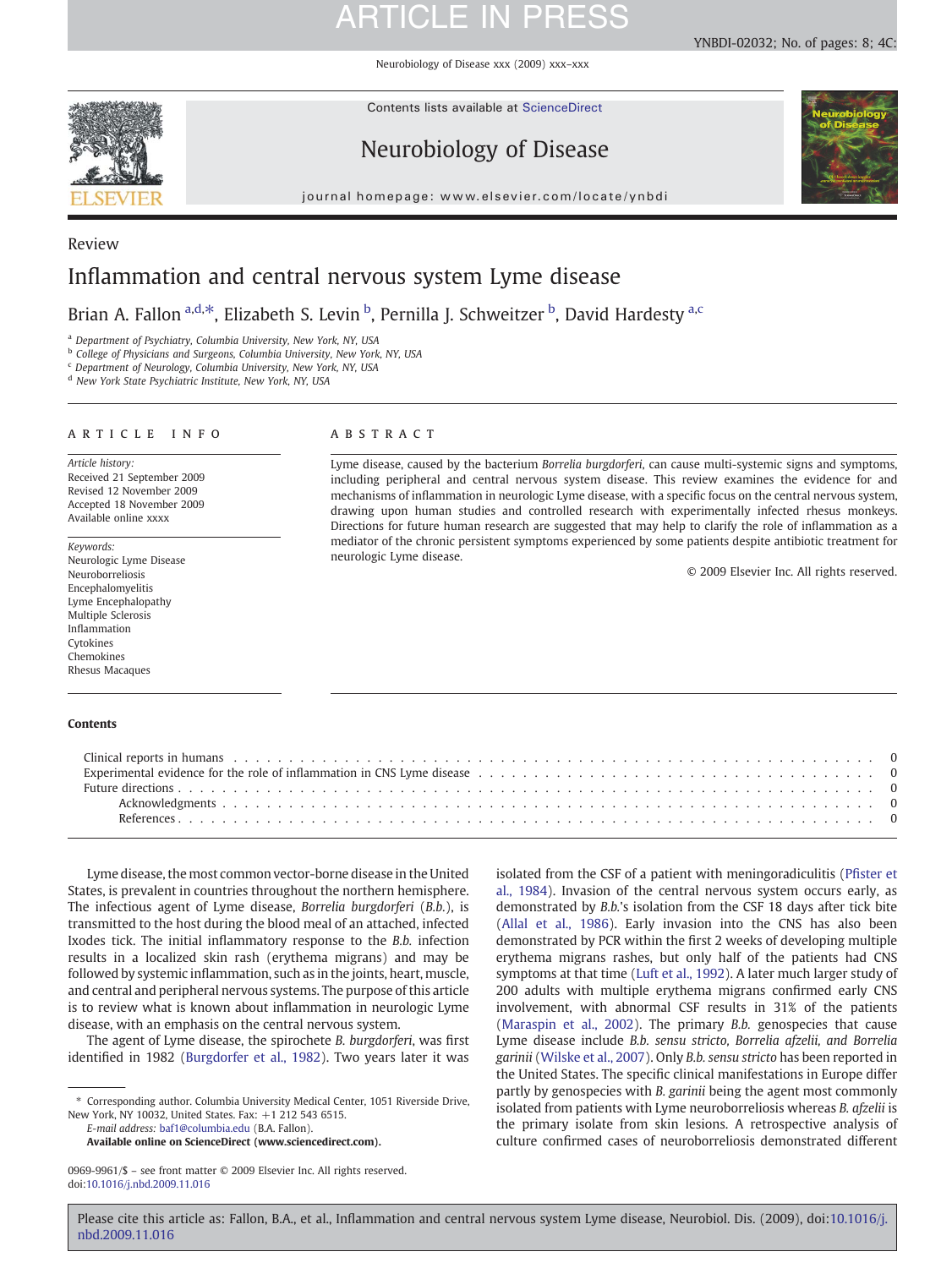clinical features by genospecies [\(Strle et al., 2006\)](#page-7-0). The clinical diagnosis of neuroborreliosis was readily made in 19/23 B. garinii cases but missed in 9/10 B. afzelii cases because the symptomatic presentation was less specific. Neuroborreliosis in the B. afzelii cases less often demonstrated radicular pains and meningeal signs, more often reported dizziness, and rarely was associated with a CSF lymphocytic pleocytosis. Robust inflammatory responses are more typical of neuroborreliosis in Europe than in the United States, most likely due to the differences in antigenic expression of B. garinii vs. B. burgdorferi, sensu stricto.

Neurologic Lyme disease (also known as Lyme neuroborreliosis) may manifest clinically when B.b. infects the central and/or peripheral nervous system. Neurologic involvement occurs 1–4 weeks after the initial infection [\(Pachner et al., 2001b\)](#page-6-0), often causing inflammation, primarily in the subarachnoid space and perineural tissue. Clinically, the former may manifest as meningitis that is typically characterized by lymphocytic pleocytosis in the CSF [\(Ackermann et al., 1984;](#page-5-0) [Pachner and Steere, 1985\)](#page-5-0). Other widely accepted manifestations of neuroborreliosis include meningoradiculitis (a.k.a. Bannwarth's syndrome), cranial neuritis, encephalopathy, peripheral neuropathy, and less commonly, encephalitis and encephalomyelitis. Neuropsychiatric disorders have also been reported secondary to Lyme disease in Europe and in the United States, ranging from depressive states to mania, psychosis, and dementia ([Fallon and Nields, 1994](#page-6-0)).

Insight into the pathogenesis of neurologic Lyme disease has emerged from clinical reports from human cases, in vitro experiments using neural cells, and in vitro and in vivo studies of the impact of B.b. infection on the rhesus macaque.. The rhesus macaque has provided the best animal model for studies of neuropathogenesis, as it is the one species that has been found to show consistent central nervous system (CNS) manifestation of Lyme disease ([Pachner et al., 2001b](#page-6-0)).

This paper will review evidence for neuroinflammation in Lyme disease in both the human and animal model.

#### Clinical reports in humans

Approximately 10–15% of patients with untreated Lyme disease develop neurologic manifestations, typically due to inflammation in either the peripheral nerves, the meningeal lining or parenchyma of the brain itself. Pathology reports from human cases have reported lymphocyte and plasma cell infiltration in the meninges and perivascularly in the nerve roots, dorsal root ganglia, and gray matter of the brain and spinal cord ([Duray and Steere, 1988; Meier and Grehl,](#page-6-0) [1988; Meurers et al., 1990\)](#page-6-0). Neurologic symptoms may occur early in the disease, while the EM rash is still present [\(Luft et al., 1992\)](#page-6-0), or many months after the initial infection.

In addition to the classic neurologic triad of meningitis, cranial neuritis, and radiculitis, Lyme disease can cause encephalopathy and much less commonly encephalomyelitis ([Reik et al., 1979; Ackermann](#page-7-0) [et al., 1985; Halperin, 1991](#page-7-0)), pseudotumor cerebri in children ([Kan et](#page-6-0) [al., 1998\)](#page-6-0), and cerebellitis [\(Neophytides et al., 1997](#page-6-0)). Encephalomyelitis ([Hansen and Lebech, 1992; Liegner et al., 1998\)](#page-6-0) is reported more often in Europe than in the United States.

Encephalopathy refers to the mild to moderate cognitive deficits that patients with neurologic Lyme disease may experience. Typically, patients experience problems with verbal fluency, short-term memory, and slower processing speed, often referring to their experience as one of brain fog ([Kaplan and Jones-Woodward, 1997;](#page-6-0) [Keilp et al., 2006\)](#page-6-0); these cognitive deficits may be accompanied by peripheral sensory findings on neurologic examination in up to 70% of patients and systemic symptoms such as fatigue, sleep disturbance, emotional lability, and depressed mood [\(Fallon et al., 2008\)](#page-6-0).

Myelitis, a less common manifestation of neuroborreliosis, refers to the inflammation of the parenchyma of the spinal cord that usually results in weakness, dysautonomia, and sensory loss([Hansen and](#page-6-0) [Lebech, 1992\)](#page-6-0). Rarely, the parenchyma of the brain may be affected by vasculitic changes, resulting in seizures or stroke, or white matter inflammation, resulting in subacute MS-like manifestations. When the brain is involved, patients may experience a wide array of neurologic and neuropsychiatric symptoms.

In peripheral nervous system Lyme disease, patchy multifocal axon loss has been associated with epineural perivascular inflammatory infiltrates [\(Camponovo and Meier, 1986; Kindstrand et al., 2000](#page-5-0)). Perivascular and vascular inflammatory processes may also be involved in CNS Lyme disease, with several case reports of stroke attributed to neurologic Lyme disease [\(Oksi et al., 1996; Keil et al.,](#page-6-0) [1997; Topakian et al., 2007](#page-6-0)). CNS involvement from vascular or perivascular inflammation is understandable given that adherence of the spirochete to the endothelium lining of blood vessel walls leads to the release of inflammatory mediators which in turn recruit leukocytes to the perivascular tissue; damage to the blood–brain barrier may then ensue with penetration of B.b. into the CNS ([Garcia-Monco et al., 1990;](#page-6-0) [Sellati et al., 1995](#page-6-0)). The perivascular mononuclear cell infiltrates observed in cerebral cortex infected with B.b. consist predominantly of T-helper cells [\(Meurers et al., 1990\)](#page-6-0) . The infiltrates are associated with mild, spongiform changes, a focal increase in microglial cells, as well as an infiltration of lymphocytes and plasma cells in the leptomeninges [\(Duray, 1989](#page-6-0)). B.b. spirochetes are usually present in very low numbers in the CNS, and thus infection by itself does not likely cause much direct dysfunction or damage. However, B.b. may cause disease indirectly via the induction of inflammatory mediators, such as cytokines and chemokines.

One of the earliest case reports of CNS vasculitis was in a child with positive Lyme serology and several months of severe arthritis who died during a protracted seizure ([Millner et al., 1991\)](#page-6-0). Post-mortem histological studies of brain tissue showed general vasculitis, and spirochetes that were thought to be B.b. were demonstrated by silver staining. Several case reports since then have further demonstrated an association between infection with B. b. and CNS vasculitis. In a brain biopsy study of the inflammatory brain lesions of 3 patients with neurologic Lyme disease and brain MRI abnormalities, Oksi reported that all 3 patients had histopathologic evidence of perivascular or vasculitic lymphocytic inflammation [\(Oksi et al., 1996\)](#page-6-0). Two of the 3 patients demonstrated B.b. DNA by PCR analysis of the inflammatory brain tissue; these patients had no prior antibiotic treatment at the time of the first PCR assay, and thus the positive findings likely indicated active infection. The inflammatory brain lesions constricted or disappeared after antimicrobial therapy, further supporting a B.b. induced disease process. Similar vasculitis findings have also been seen in autopsy studies ([Bertrand et al., 1999](#page-5-0)).

Stroke as a manifestation of Lyme disease is rare, especially in the United States. Most reports have described patients with ischemic stroke and underlying cerebral vasculitis, but there are also reports of subarachnoid hemorrhage and intracerebral hemorrhage [\(May and](#page-6-0) [Jabbari, 1990; Topakian et al., 2007, 2008\)](#page-6-0). Early case reports of stroke in neuroborreliosis mostly involved the vertebrobasilar system, often resulting in thalamic infarcts [\(Uldry et al., 1987; Veenendaal-Hilbers](#page-7-0) [et al., 1988; May and Jabbari, 1990](#page-7-0)). One report [\(Keil et al., 1997](#page-6-0)) describes a 20-year-old man who was diagnosed as having B.b. induced vasculitis with secondary thalamic infarction based on CSF evidence of intrathecal antibody synthesis, MRI evidence of a right thalamic infarct, and angiographic evidence of stenosis of the right thalamic vessels. However, more recent reports have also found a predilection for involvement of the anterior circulation and circle of Willis [\(Wilke et al., 2000; Heinrich et al., 2003; Schmiedel et al., 2004;](#page-7-0) [Topakian et al., 2008\)](#page-7-0). The course of illness in many of these cases has been insidious, demonstrating vascular deficits months after initial infectious symptoms. The European cases demonstrated lymphocytic pleocytosis in the CSF with elevated protein content. Treatment with appropriate antibiotics invariably halted the disease progression with no recurrence of cerebral infarcts and most often led to a recuperation from deficits. In some cases, perivascular white matter changes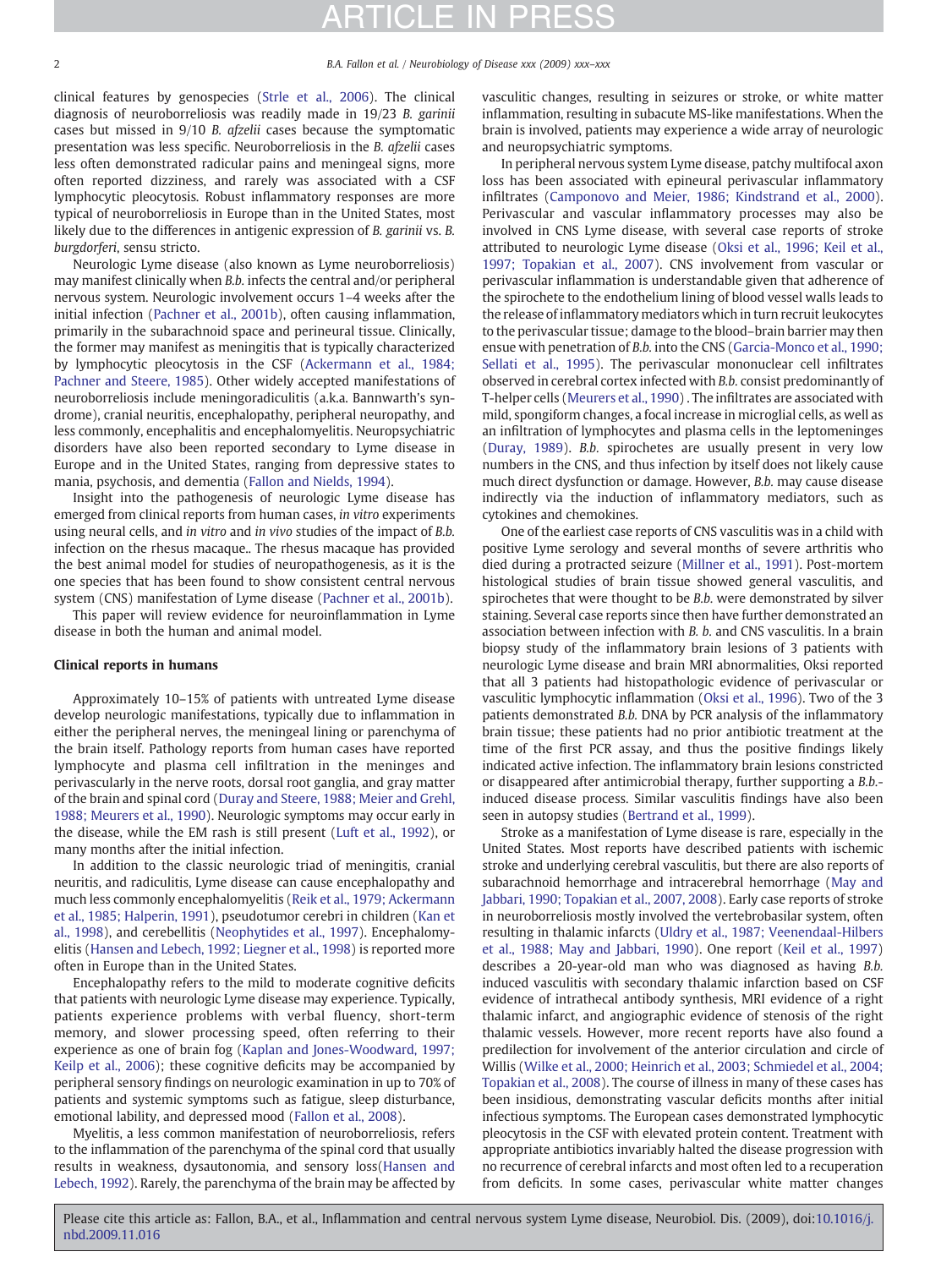visualized on MRI have resolved shortly after treatment ([May and](#page-6-0) [Jabbari, 1990](#page-6-0)).

When Lyme disease affects the brain and spinal cord, it can look like multiple sclerosis (MS) [\(Ackermann et al., 1985](#page-5-0)). In 1988, Pachner described two patients with Lyme disease whose MS-like neurologic symptoms responded well to antibiotic therapy for Lyme disease ([Pachner, 1988](#page-6-0)). The brain MRI among patients with Lyme disease may at times be suggestive of a demyelinating disease. A recent review [\(Hildenbrand et al., 2009\)](#page-6-0) described two patients with Lyme disease who had neuroimaging findings partially suggestive of MS. The first patient, whose illness started with an EM rash and developed into meningitis, had a MRI which revealed callososeptal interface involvement remarkably similar to that in MS. Arcuate and confluent subcortical white matter involvement was also present, but without periventricular white matter disease. The patient's symptoms improved after IV ceftriaxone. The second patient was an elderly man with 2 years of cognitive decline, positive serologic and CSF titers with evidence of intrathecally produced B.b.-specific antibodies, and MRIfindings suggestive of a demyelinating disease—a dot–dash appearance of the callososeptal interface as well as a periventricular distribution of involvement; this patient improved with iv ceftriaxone therapy. Resolving MS signs and symptoms however in the context of Lyme disease may simply reflect the waxing and waning course of relapsing remitting MS and be unrelated to Lyme disease or it may reflect the improvement that would be expected after antibiotic therapy for Lyme disease. That B.b. may exacerbate MS or be a trigger for a MS-like inflammatory demyelinating disease of the CNS is not a surprising hypothesis, as infections with foreign agents are thought to either activate myelin-specific T cells by molecular mimicry, via crossrecognition of a bacterial and a myelin peptide, or by bystander activation, via inflammatory cytokines ([Martinet al., 2001](#page-6-0)). As a result of B.b. infection, autoreactive antibodies may develop to myelin and myelin components ([Suchanek et al., 1986; Garcia-Monco et al., 1988;](#page-7-0) [Martin et al., 1988](#page-7-0)). Sequence homology has been noted between myelin basic protein and B.b. spirochetal flagellin ([Weigelt et al.,](#page-7-0) [1992\)](#page-7-0) and there are studies demonstrating cross-reactive polyclonal and monoclonal antibodies which recognize flagellar antigenic determinants as well as epitopes on neural cells [\(Sigal and Tatum,](#page-7-0) [1988; Aberer et al., 1989; Fikrig et al., 1993](#page-7-0)). Such cross-reactivity could contribute to a chronic, relapsing-remitting, B. burgdorferitriggered, immune-mediated neurological disorder similar to MS.

Case series from neurologic centers have revealed conflicting results. In one non-controlled investigation, 19 of 283 consecutive patients from a MS center in a Lyme endemic area had borderline or positive Lyme ELISAs although none initially gave a history suggestive of clinical Lyme disease ([Coyle et al., 1993b](#page-6-0)). Of the 10 ELISA seropositive patients who underwent lumbar puncture, 5 had detectable CSF anti-B.b. antibodies; none showed intrathecal production of these antibodies. Four of these 5 patients with positive CSF serology received a course of antibiotics (3 with IV ceftriaxone, 1 with oral doxycycline), but this did not prevent subsequent neurological relapses, which were characteristic of MS. The authors concluded that the finding of reactive Lyme serology in an MS patient with no suggestive features of the infection was unlikely to indicate neurological Lyme disease. A more recent controlled study of seroreactivity however once again suggests a possible relationship between B.b. and MS. This clinical study ([Chmielewska-Badora et al.,](#page-6-0) [2000\)](#page-6-0) reported ELISA testing for the presence of anti-B.b. antibodies in a total of 769 patients hospitalized for various neurological diseases. Twice as many patients with MS tested positive on the B.b. ELISA compared to the non-MS neurologic patients ( $p = 0.04$ ), suggesting that MS may be associated with B.b. infection. This latter study unfortunately did not report follow-up Western blot testing or results from spinal fluid studies. A much smaller controlled study [\(Brorson et](#page-5-0) [al., 2001](#page-5-0)) examined CSF from 10 patients with the diagnosis of relapsing-remitting MS and from 4 controls without MS or a history of Lyme disease. Examined blind to diagnosis using transmission electron microscopy, cystic structures were observed in the CSF of 10/10 MS patients but not in the CSF of any of the 4 controls. In each of the 10 MS patients these structures were positively immunolabeled with a non-specific polyclonal anti-spirochetal antiserum, however none of the CSF samples demonstrated B.b. DNA by PCR using the OspA primer. This study, therefore, while supportive of spirochetalrelated cystic structures in the CSF, did not support a specific connection between these cystic structures and B.b. infection.

### Experimental evidence for the role of inflammation in CNS Lyme disease

B.b. spirochetes express lipoproteins on the outer membrane of the borrelial cell wall that are known to be pro-inflammatory. More than 8% of the coding sequence of strain B31 is devoted to presumed lipoprotein sequences ([Fraser et al., 1997; Casjens et al., 2000](#page-6-0)) . These lipoproteins attract neutrophils [\(Szczepanski and Benach, 1991](#page-7-0)) and have been shown to be 50- to 500-fold more active inducers of cytokines and mitogens of B cells than lipoproteins of other organisms, such as Escherichia coli ([Weis et al., 1994](#page-7-0)). Little is known about the surface protein expression of spirochetes that persist in the human host, but the non-human primate model suggests a downregulation of OspA, OspB, and OspC with a persistence only of antibody to flagellin ([Cadavid et al., 2000](#page-5-0)). Once in the tissue, the spirochetal presence may invoke a severe inflammatory response or no obvious inflammation at all, clearly indicating that the inflammatory response is multi-determined. Of particular interest from the rhesus macaque studies was the observation that while there is a robust inflammatory response to the spirochete in other organs, inflammation in the parenchyma of the CNS is often mild or absent ([Pachner et al., 2001b](#page-6-0)).

In order to get to the CNS, the spirochete must first spread through the skin and enter the blood stream and evade immune-mediated killing. Transmission is assisted through several immune evasion strategies of the B.b. spirochete. Through the process of phase variation, lipoproteins are up- or down-regulated with a consequent impact on the host inflammatory response, partly influenced by environmental pressures such as temperature and pH variations. For example, the lipoprotein OspA, a potent stimulator of neutrophils [\(Morrison et al., 1997\)](#page-6-0) and proinflammatory cytokines, such as IL-1β, IL-6, and TNF- $\alpha$  ([Haupl et al., 1997](#page-6-0)), is downregulated in the tick shortly after a blood meal enabling the spirochete's migration to the salivary gland ([Schwan and Piesman, 2000; Strother et al., 2007](#page-7-0)) and then may be upregulated in expression in the CSF of the human host [\(Coyle et al., 1993a; S](#page-6-0)[chutzer et al., 1997\)](#page-7-0). OspC is a strong immunogen whose expression is downregulated shortly after initial infection—an act which helps in evasion as Osp C is an effective target for protective immunity ([Xu et al., 2008](#page-7-0)). Antigenic variation of the outer membrane protein VlsE is another immune evasion mechanism that is thought to enable B.b. to persist [\(Norris, 2006](#page-6-0)). Immune evasion may also be facilitated by the surface binding of immunoinhibitory proteins that diminish complement-mediated killing, as for example with the binding of host complement regulatory factor H or factor H-like proteins which is mediated through the expression of complement regulator-acquiring surface proteins (CRASPS) ([Kraiczy](#page-6-0) [et al., 2002\)](#page-6-0) and OspE-related proteins ([Alitalo et al., 2005\)](#page-5-0).

Factors external to B.b. also impact upon spirochetal survival. In the non-human primate model, for example, dexamethasone treatment results in a decrease in anti-B.b. antibodies and enables a 3–4 higher spirochetal load in tissue [\(Pachner et al., 2001a\)](#page-6-0). In other animal models and in humans with Lyme disease, a blunted immune response may also occur due to concomitant steroid treatment or to coinfection with another tick-borne pathogen, such as Babesia microti, which some reports suggest leads to a more protracted course of Lyme disease with increased severity of disease and persistent symptoms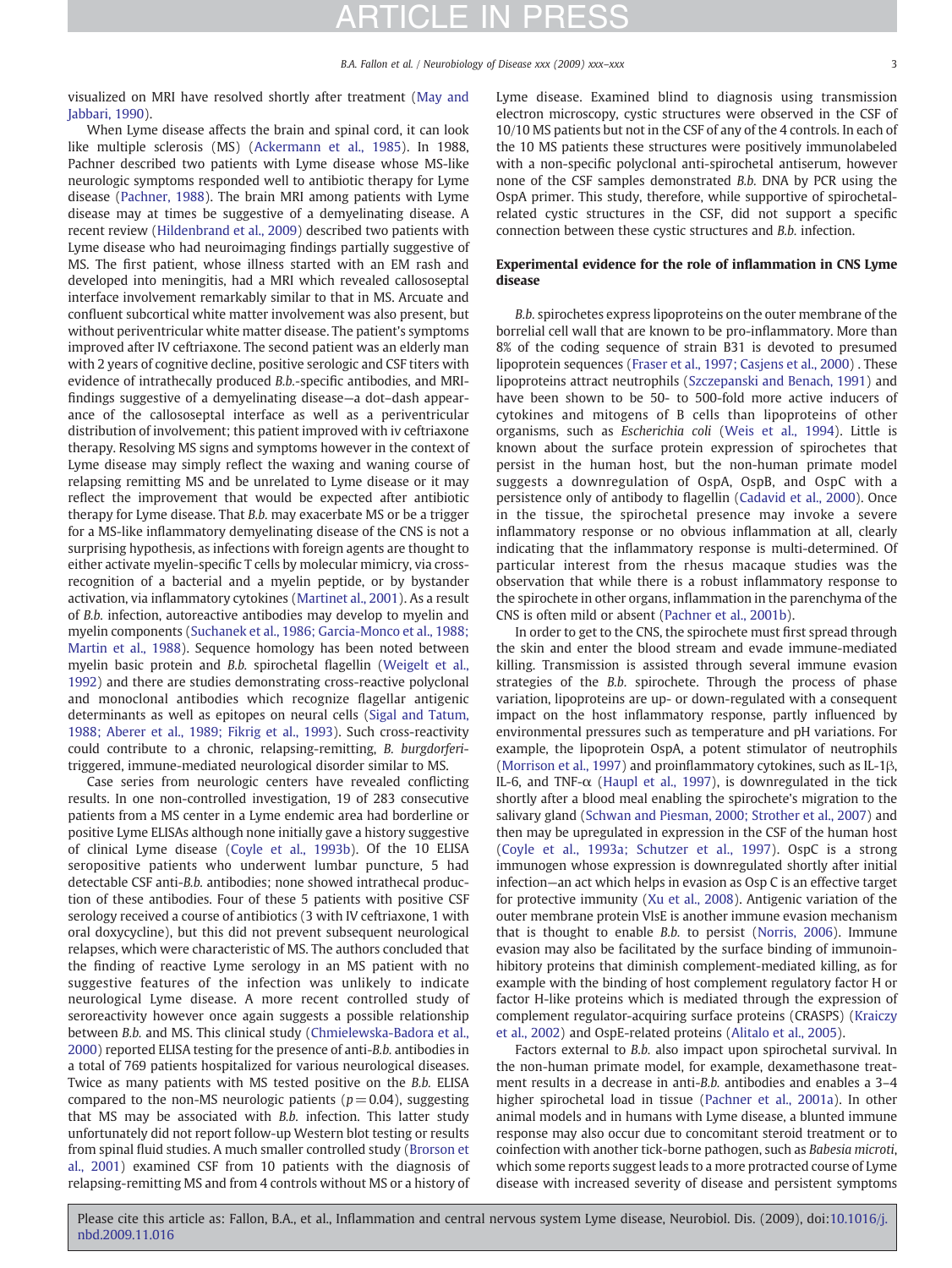[\(Dattwyler et al., 1988; Krause et al., 1996; Cadavid et al., 2000;](#page-6-0) [Straubinger et al., 2000\)](#page-6-0).

In the United States, B.b. is presumed to spread systemically primarily through the blood stream, as borrelia have been cultured in 35–45% of plasma samples from patients with early Lyme disease [\(Wormser et al., 2001; Coulter et al., 2005\)](#page-7-0). Entrance into the CSF of humans has been demonstrated by both PCR and culture [\(Cerar et al.,](#page-5-0) [2008\)](#page-5-0). Passage across the vascular endothelium is the most likely mechanism for B.b.'s entry into the CNS, at least in the U.S. species of B.b. While B.b. freely crosses non-brain vascular endothelium to enter non-CNS tissues ([Comstock and Thomas 1989\)](#page-6-0), the mechanism by which it passes across the more protective endothelial cells of the blood–brain barrier remains unresolved ([Grab et al., 2005](#page-6-0)). It has been postulated that the spirochete in European species most responsible for neuroborreliosis (B. garinii) may pass along the peripheral nerves to the nerve roots, thus accounting for the greater frequency of meningopolyradiculitis in Europe than in the U.S. [\(Rupprecht et al., 2008b](#page-7-0)).

The mechanisms by which B.b. infection leads to glial and neural cell impairment may be due to: (a) the direct action of spirochetes or spirochetal products on neural cells; (b) the induction by spirochetes of local, neurally produced cytotoxic or inflammatory mediators; or (c) the induction of an amplified inflammatory response, mediated by cross-reactive antibodies or cellular immune mediators.

While much has been learned about the pathogenesis of Lyme arthritis from the mouse model of Lyme disease, the rhesus macaque is the preferred animal model for neurologic Lyme disease, as it exhibits signs of Lyme disease in many of the same organ systems as the human, such as the skin and the peripheral and CNS, with production of EM rashes, antibodies to B.b. antigens, CSF pleocytosis and meningeal inflammation [\(Pachner et al., 1995](#page-6-0)).

B.b. can invade the brain parenchyma, as evidenced in mice, rabbits and adult rhesus macaques following inoculation of the spirochete [\(Pachner et al., 1994, 1995](#page-6-0)). Adherence of B.b. to brain capillaries would lead to focal inflammation at the interface of the basement membrane of the capillary endothelium and the adjacent astroglial membrane, resulting in capillary permeability changes. The spirochete may then cause direct damage to oligodendroglial cells, possibly resulting in demyelination [\(Baig et al., 1991\)](#page-5-0). Abundant evidence exists confirming that *B.b.* spirochetes adhere to murine neural and glial cell lines, primary neural cells, and primary rat brain cultures. Indeed, a recent in vitro study [\(Livengood and Gilmore, 2006](#page-6-0)) confirmed that B.b. not only adheres to but also invades human neuroglial and cortical cells; these internalized spirochetes were viable although there were no direct cytopathic effects. If the invasion of neural cells by B.b. also occurs in vivo in the human host, this would be an important mechanism by which B.b. avoids the host's immune response while potentially also causing functional damage to neural cells during infection of the CNS. While B.b. itself does not produce any known endotoxin ([Norgard et al., 1996\)](#page-6-0), damage to neural cells may occur secondary to B.b. adherence, possibly due to surface lipoproteins such as OspA which can activate neural cells to release proinflammatory cytokines and chemokines and induce apoptosis and astrogliosis ([Ramesh et al., 2003\)](#page-7-0).

Increased levels of the proinflammatory cytokines IL-6, IL-8, IL-12, IL-18 and interferon  $\gamma$  and of the chemokines CXCL12 and CXCL13 have been reported in the CSF of patients with neurologic Lyme disease [\(Weller et al., 1991; Grusell et al., 2002; Widhe et al., 2002,](#page-7-0) [2005\)](#page-7-0). The magnitude of IL-6 in human serum and CSF has been shown to correlate with disease activity in neurologic Lyme disease [\(Weller et al., 1991\)](#page-7-0). The chemokines attract B cells, which are elevated in patients with CNS Lyme disease compared to other CNS infections [\(Cepok et al., 2003, 2005\)](#page-5-0). Most interestingly, several studies ([Rupprecht et al., 2005; Ljostad and Mygland, 2008](#page-7-0)) now have documented elevated levels of CXCL13 in the CSF of patients with active neurologic Lyme disease, a chemokine that is produced by monocytes and dendritic cells in response to Borrelial infection, with one study documenting a concentration in the CSF that was 114 times higher than in the serum [\(Rupprecht et al., 2008b](#page-7-0)). The CXCL13 expression in the CSF precedes the intrathecal production of B.b. specific antibodies [\(Rupprecht et al., 2006](#page-7-0)) and may account for the high ratio of B lymphocytes and plasma cells in the CSF. This data provides further support for the humoral immune response in Lyme neuroborreliosis [\(Cadavid 2006\)](#page-5-0) and for the role of the CNS as an ectopic germinal center [\(Narayan et al., 2005\)](#page-6-0). Increased production of the neuromodulator quinolinic acid has been demonstrated in the CSF of patients with neurologic Lyme disease ([Halperin and Heyes,](#page-6-0) [1992\)](#page-6-0). The level of quinolinic acid, an excitotoxin and N-methyl-Daspartate (NMDA) agonist, correlated strongly with CSF leukocytosis and was noted to be greater in patients with CNS inflammation and less in Lyme encephalopathy. The presence of this known agonist of NMDA synaptic function–a receptor involved in learning, memory, and synaptic plasticity–may contribute to the neurologic and cognitive deficits seen in many Lyme disease patients.

Using the monkey model, investigators have been able to examine the effect of B.b. infection on neural tissue and its relationship to both the adaptive and acquired immune response. The production of cytokines or other inflammatory mediators as a result of B.b. stimulation of neural cells may cause secondary damage. On stimulation with recombinant OspA, rhesus monkey primary cultures make IL-6 and TNF and show astrocyte proliferation and apoptosis [\(Ramesh et al., 2003](#page-7-0)). In the presence of B.b., primary cultures of astrocytes or microglia produce IL-6, TNF-α, IL-8, and the macrophage inflammatory proteins CCL3 and CCL4 ([Bernardino et al., 2008](#page-5-0)). Further work [\(Ramesh and Philipp, 2005](#page-6-0)) has demonstrated that specific inhibition of the mitogen-activated protein kinase p38 and Erk1/2 MAPK (lipoprotein active enzymes) led to an inhibition of TNF- $\alpha$  production by astrocytes in response to B.b. lipoprotein stimulation, and totally abrogated production of this cytokine when both MAPK pathways were inhibited simultaneously; this finding suggests a potential strategy to control inflammation and apoptosis in Lyme neuroborreliosis. On ex vivo stimulation of monkey brain frontal lobe glial cells with the spirochete B.b., the inflammatory immune mediators IL-6, IL8, IL1-β, COX-2, and CXCL13, were visualized in glial cells in situ with concomitant oligodendrocyte and neuronal apoptosis ([Ramesh et al., 2008\)](#page-7-0); in addition, using microarray analyses, altered transcripts were found of multiple genes that regulate the immune response, including corticotrophin releasing hormone, G-protein coupled 6 which is involved in microglial activation, the CC chemokine FAM19A1, a natural killer cell receptor, and STAT 3 which regulates the activation and function of Il-6, Il-8, and COX-2. Although TNF was not visualized in brain sections, TNF- $\alpha$ transcript in spirochete stimulated tissues was noted to be significantly increased by microarray analysis (21.7 fold) as well as by realtime PCR (7.43 fold) ([Ramesh et al., 2008\)](#page-7-0). Many of these immune mediators are involved in the inflammatory response in humans with neurologic Lyme disease as well as in other neurodegenerative diseases, such as multiple sclerosis, and in collagen vascular diseases, such as systemic lupus erythematosus and scleroderma.

To explore in the monkey model whether a similar inflammatory response occurs in vivo as was demonstrated ex vivo with a potentiation of glial and neuronal apoptosis, a recent experiment [\(Ramesh et al., 2009](#page-7-0)) inoculated B.b. into the cisterna magna of rhesus macaques. Within 1 week post-inoculation there was an increased expression in the CSF of IL-6, IL-8, CCL2, and CXCL13 and a monocytic and lymphocytic pleocytosis; not until 3 weeks post-inoculation was there the development of an acquired immune response with anti-B.b. C6 serum antibodies. This inflammatory response to B.b. infection resulted in histopathological changes consistent with acute neurologic Lyme disease, such as leptomeningitis and radiculitis, as well as Schwann/satellite cell and neuronal apoptosis in the dorsal root ganglia. Inflammatory infiltrates were seen in the dura mater and

Please cite this article as: Fallon, B.A., et al., Inflammation and central nervous system Lyme disease, Neurobiol. Dis. (2009), doi:[10.1016/j.](http://dx.doi.org/10.1016/j.nbd.2009.11.016) [nbd.2009.11.016](http://dx.doi.org/10.1016/j.nbd.2009.11.016)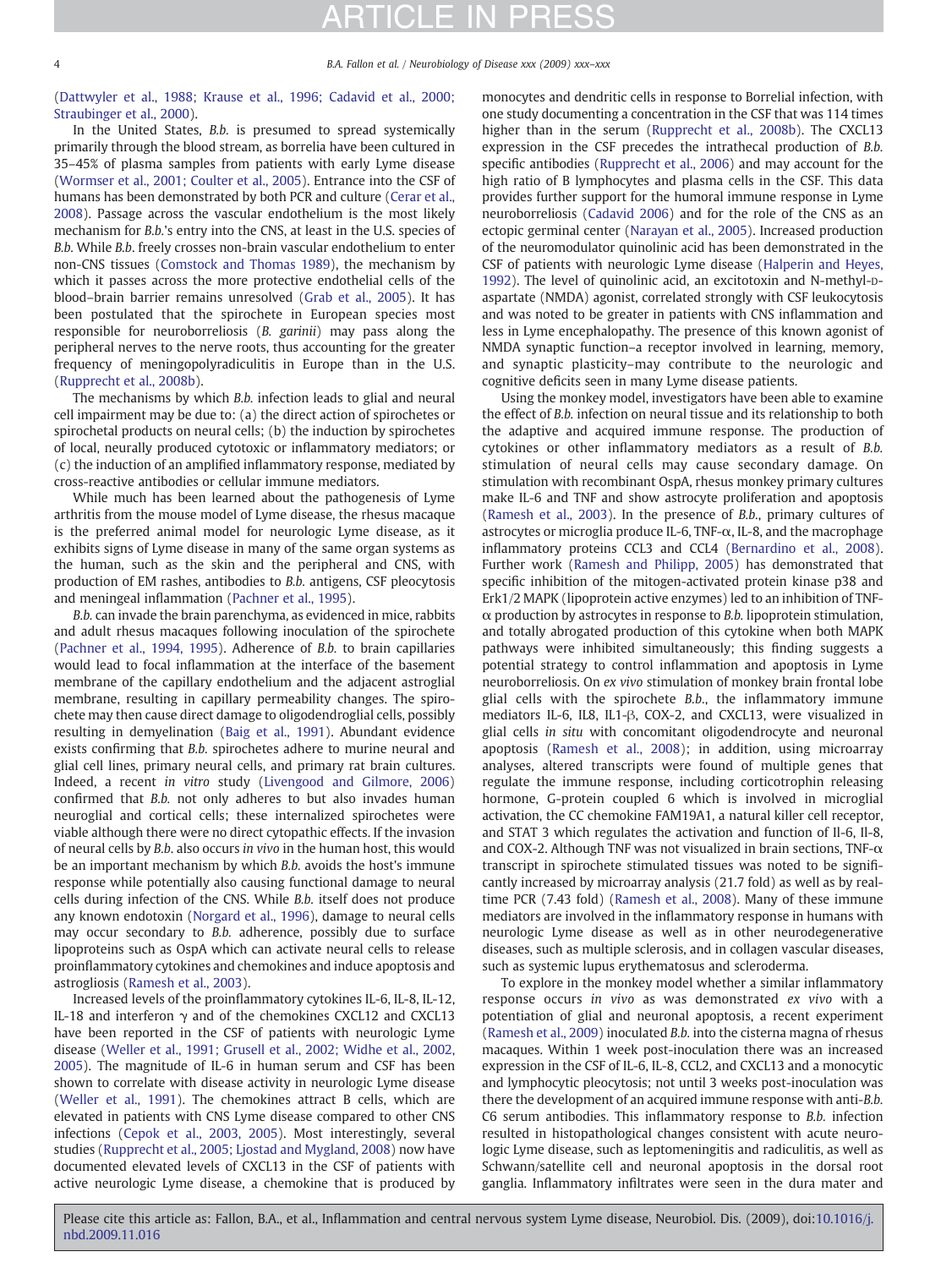frontal cortex in 3 of 5 infected monkeys, close to parenchymal areas in which immunofluorescence staining detected B.b. antigen. IL-6 was produced by both astrocytes and neurons of spinal cord tissue. The chemokines CXCL13 and CCL2 were detected in the microglia of the spinal cord and in endothelial cells, primarily in periventricular areas of the brain. Other investigators have also confirmed the production of IL-6 and CXCL13 in Borrelial-infected rhesus monkey and human tissues [\(Pachner et al., 1997; Narayan et al., 2005; Pachner and](#page-6-0) [Steiner, 2007](#page-6-0)). The monocyte chemotactic protein CCL2 may assist in the recruitment of T cells to the CNS and alter blood-brain barrier permeability while CXCL13 likely led to the abundance of B cells in spirochete-inoculated animals. This study confirmed that in the monkey model the innate immune response of CNS glial and endothelial cells to B.b. mediates the inflammation and damage seen in acute LNB and that this can occur prior to the onset of specific acquired immunity as measured by the appearance of anti-C6 antibodies. The absence of significant apoptosis in the brain and spinal cord tissue in this in vivo model differs from what was seen in the ex vivo study, perhaps due to lower interaction of B.b. with brain parenchyma compared to the dorsal root ganglia.

Patients with neurologic Lyme disease who have persistent symptoms after treatment are plagued primarily by fatigue, pain, and cognitive dysfunction. Of note, elevated levels of IL-6 can cause symptoms of fatigue and malaise, common to many infectious conditions as well as Lyme disease [\(Pachner et al., 1997\)](#page-6-0). IL-6 is pyrogenic, promotes B cell differentiation, stimulates the synthesis of acute phase reactants, and can also contribute to pain by increasing the sensitivity of nerve endings [\(Dickson et al., 1993; Rasley et al.,](#page-6-0) [2002\)](#page-6-0). TNF- $\alpha$  is pyrogenic, stimulates prostaglandin synthesis, and with other cytokines plays a key role in complex cognitive processes at the molecular level, such as synaptic plasticity, neurogenesis, and neuromodulation ([McAfoose and Baune, 2009\)](#page-6-0). IL1-β, a key player in the mediation of the CNS inflammation [\(Friedman, 2005\)](#page-6-0), has been shown to cause synaptic inhibition in rats ([Zeise et al., 1992](#page-7-0)) and to suppress long-term potentiation in vitro in mice [\(Katsuki et al., 1990](#page-6-0)), suggesting a pathogenic mechanism that may be involved in the learning and memory problems often seen in patients with neurologic Lyme disease. Cyclooxygenase 2, a pro-inflammatory enzyme involved in the formation of prostanoids and which has been detected in both astrocytes and microglia exposed to B.b., is expressed in chronic active demyelinating lesions of patients with multiple sclerosis [\(Carlson et al., 2006](#page-5-0)) and has been shown to contribute to motor and cognitive dysfunction [\(Cernak et al., 2001\)](#page-5-0) and to the modulation of neuropathic pain [\(Ma and Quirion, 2005\)](#page-6-0). Inflammatory mediators in vascular endothelial cells exposed ex vivo to B.b. spirochetes have also been reported (e.g., IL1B, IL8, and COX-2) [\(Ramesh et al., 2008](#page-7-0)), perhaps playing a key role in the development of vasculitis in Lyme disease.

There is limited evidence that secondary damage may arise due to an ongoing molecular mimicry process. B.b.'s surface lipoproteins are proinflammatory and its surface glycolipids may elicit cross-reactive antibodies ([Garcia-Monco and Benach 1997\)](#page-6-0). B.b.-specific IgM antibodies against flagellin of B.b. have been found that cross-reacted with neuronal antigens [\(Sigal and Tatum, 1988; Sigal, 1993; Sigal and](#page-7-0) [Williams, 1997](#page-7-0)). Other researchers ([Alaedini and Latov, 2005](#page-5-0)) found cross-reactive human neural epitopes that share amino acid sequences with B.b. OspA protein; antibodies against two of the homologous OspA peptides were found by immunohistochemistry to react in vitro with neurons in human brain, spinal cord and dorsal root ganglia. A recent case report describes the development of an autoimmune-mediated polyneuropathy in a patient after welldocumented and antibiotically treated borrelial CNS infection that responded well to subsequent intravenous immunoglobulin therapy [\(Rupprecht et al., 2008a\)](#page-7-0). Further suggesting the possibility of an autoimmune process comes from the report [\(Katz 2009](#page-6-0)) of a series of 26 patients with painful neuropathy attributed to either the OspA

vaccine ([Latov et al., 2004](#page-6-0)) or borrelial infection who had persistent symptoms post-antibiotic treatment. Patients had serologic evidence of OspA and either nerve-conduction study confirmed neuropathy or diminished epidermal nerve fiber density. After open label nonrandomized treatment with intravenous immunoglobulin, there was a significant mean increase in epidermal nerve fiber density on repeat testing and all patients reported an improvement in their neuropathic symptoms.

### Future directions

Evidence from research with non-human primates infected with B.b. indicates that regulation and modulation of the acute inflammatory response and the resultant neural dysfunction and damage is substantially initially driven by the innate immune response of the cells of both the central and peripheral nervous systems. While only the ex vivo monkey study demonstrated CNS oligodendrocyte and neuronal apoptosis [\(Ramesh et al., 2008](#page-7-0)), the in vivo and ex vivo studies together confirm that B.b. infection can initiate the production of inflammatory mediators and cause neural dysfunction or injury.

Cytokines are known to induce prominent systemic and CNS behavioral effects, collectively shaping the subjective, behavioral and physiological components of the sickness response [\(Dantzer,](#page-6-0) [2001\)](#page-6-0), and influencing a range of monaminergic and peptidergic neurotransmitter changes [\(Anisman et al., 2008\)](#page-5-0). The sickness response, which includes fever, neuroendocrine activation, and sickness symptoms such as anorexia, somnolence, reduced motor activity, and malaise, is adaptive when it is limited to the periinfection period. This sickness response becomes problematic when it is prolonged, as may occur with ongoing cytokine activation due to the persistence of a triggering organism or antigen or as a result of a sensitized brain cytokine system that is less likely to turn off after the infection is gone ([Teeling and Perry, 2009](#page-7-0)). This sensitization of the brain cytokine system is thought to occur under conditions of repeated activation ([Anisman et al., 2003](#page-5-0)), stimulation in early phases of development ([Nawa et al., 2000](#page-6-0)), or prior exposure to environmental stressors [\(Tilders and Schmidt,](#page-7-0) [1999\)](#page-7-0). Neuropsychiatric symptoms may emerge from ongoing cytokine stimulation, as has been demonstrated by the emergence of depression in approximately 20–30% of patients when given prolonged treatments with IL-2 or IFN- $\alpha$  to fight cancer or viral infection ([Capuron and Dantzer, 2003](#page-5-0)). Ongoing cytokine activation may represent one important contributor to the chronic persistent symptoms of fatigue, pain, and cognitive dysfunction that patients may continue to experience despite having been treated for Lyme disease. Ongoing cytokine activation may also help to explain why patients with previously treated well-documented Lyme disease have been shown to have a four-fold greater rate of concurrent depression than patients with medically unexplained symptoms who do not have a clear history for Lyme disease [\(Hassett et al.,](#page-6-0) [2008\)](#page-6-0). While the central release of cytokines and prostaglandins by microglial cells may be triggered by B.b. in the CNS as has been demonstrated in the non-human primate model, the presence of persistent organism directly in the CNS however may not necessarily be required for the induction of cytokines and sickness symptoms as research in other animal models has demonstrated that peripheral inflammation alone can trigger the brain cytokine system via afferent neural pathways from the periphery to the CNS [\(Dantzer et al., 2008\)](#page-6-0). Evidence to support a role for the cytokine system in the persistence of Lyme symptoms comes from a study that demonstrated persistently elevated levels of IFN-γ in the CSF cells from patients with chronic neuroborreliosis but not from patients with recovered neuroborreliosis ([Widhe et al., 2004](#page-7-0)). To unravel why some patients may go on to develop chronic symptoms, future prospective research among patients with acute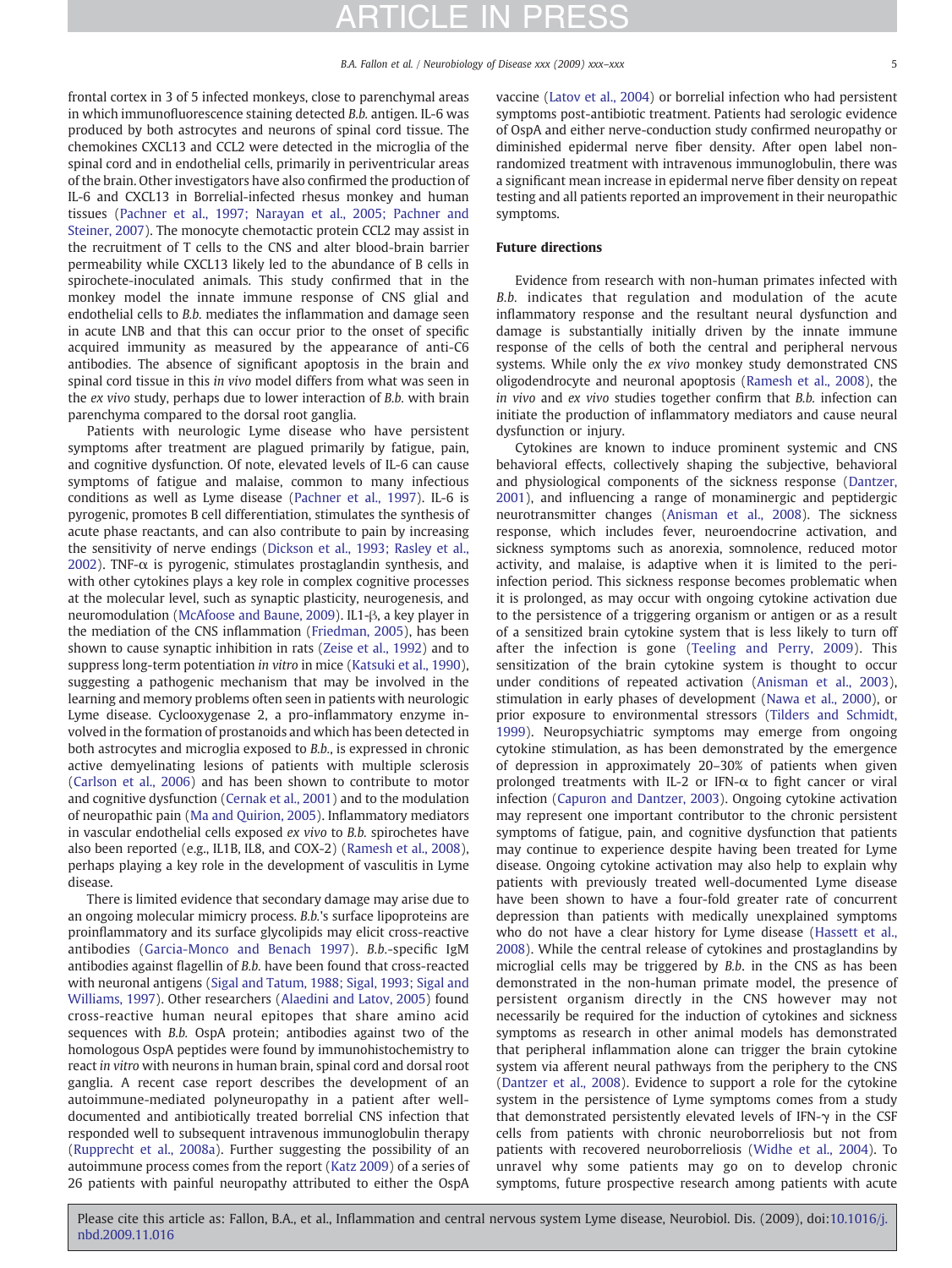### ICLE

<span id="page-5-0"></span>neurologic Lyme disease should include comprehensive neuropsychiatric, developmental, and risk histories as well as markers of inflammation (CRP, sialic acid, cytokines, prostaglandin E2, C3a) both at the early stages and in long-term follow-up; such a strategy is needed to elucidate the complex interplay between infection, host vulnerabilities, the immune response, and long-term outcome.

Structural brain imaging among patients with neurologic Lyme disease may demonstrate punctate white matter lesions on T2 weighted images, most commonly seen in acute disease, as in meningitis or encephalitis, but also reported in up to 41% of patients with later disease, such as Lyme encephalopathy; resolution of the signal hyperintensity may occur in up to 50% of the encephalopathy patients after treatment ([Halperin et al., 1989\)](#page-6-0). Among patients with persistent neurologic symptoms after treatment for neurologic Lyme disease, controlled MRI studies have not demonstrated an increased burden of white matter hyperintensities (Aalto et al., 2007), indicating that structural damage is not the explanation for persistent symptoms. Functional imaging studies, however, of patients with later stage neurologic Lyme disease using either Positron Emission Tomography (PET) or Single Photon Emission Computed Tomography (SPECT) scans have consistently demonstrated abnormalities suggestive of impaired blood flow and/or metabolism, which may improve after antibiotic treatment ([Fallon](#page-6-0) [et al., 1997; Logigian et al., 1997](#page-6-0)). Our recent functional imaging study using brain scans of patients with persistent Lyme encephalopathy used  $H_2^{15}O$  to assess blood flow, with and without a hypercapnic challenge, and 2-deoxy-2-(<sup>18</sup>F)-D-glucose to assess metabolism [\(Fallon et al., 2009\)](#page-6-0). This study demonstrated that the deficits primarily reflect abnormalities in cerebral metabolism, although there was evidence for a component of vascular compromise as well. The patients with Lyme encephalopathy had a diminished ability to increase cerebral blood flow in response to a hypercapnic challenge compared to age-, sex-, and educationmatched controls, a finding that would suggest vascular compromise (as perhaps from inflammation) as part of the disease process. The precise cause of these objective vascular and metabolic deficits however is unclear. While some of these patients do respond to repeated antibiotic therapy, the antibiotic responsiveness itself need not indicate persistent infection as antibiotics are also known to have roles in modulating glutamate ([Rumbaugh et al., 2007](#page-7-0)) and in reducing inflammation (Bernardino et al., 2009).

The animal models of neurologic Lyme disease raise the question of whether activated glial cells and their soluble products are responsible for persistent brain dysfunction, such as deficits in short term memory, verbal fluency, and processing speed ([Keilp et al.,](#page-6-0) [2006\)](#page-6-0). To explore the possibility that microglia are activated in CNS disease, it is now possible to conduct brain PET imaging studies using radioactive ligands that target microglia. The translocator protein (TSPO) (18 kDa) is expressed primarily on microglia when activated in CNS injury (Banati 2002). In vivo imaging can document the expression of TSPO using radiolabeled ligands such as  $[11C]$ -PK11195 which is the best studied of the tracers. PET studies using PK11195 have been conducted for a vast range of CNS diseases, including Rasmussen's encephalitis, multiple sclerosis, neurodegenerative diseases, and infectious diseases (HIV, Herpes encephalitis), with many studies showing increased retention of PK11195, suggesting microglial activation (Cagnin et al., 2007). PK11195 however has limitations, chief of which is a low binding signal and poor permeability of the non-compromised blood–brain barrier (Banati et al., 2000; Vaalburg et al., 2005) resulting in poor sensitivity. Other TSPO radioligands are now being studied, with early reports for some suggesting higher binding affinity to TSPO [\(Okuyama et al., 1999;](#page-6-0) [Maeda et al., 2004](#page-6-0)). The application of these PET radioligands in future controlled studies to patients with both acute and chronic CNS Lyme disease holds the promise of determining whether activated microglia are present at different stages of neurologic Lyme disease and

whether TSPO binding can serve as a biomarker of ongoing disease activity and treatment response.

#### Acknowledgments

Funding to support this review was provided by the Lyme and Tick-borne Diseases Research Center at Columbia University established by Time for Lyme, Inc and the Lyme Disease Association and by a Doris Duke Charitable Foundation Research Fellowship through Columbia University (PJS).

### References

- Aalto, A., Sjowall, J., et al., 2007. Brain magnetic resonance imaging does not contribute to the diagnosis of chronic neuroborreliosis. Acta Radiol. 48 (7), 755–762.
- Aberer, E., Brunner, C., et al., 1989. Molecular mimicry and Lyme borreliosis: a shared antigenic determinant between Borrelia burgdorferi and human tissue. Ann. Neurol. 26 (6), 732–737.
- Ackermann, R., Horstrup, P., et al., 1984. Tick-borne meningopolyneuritis (Garin– Bujadoux, Bannwarth). Yale J. Biol. Med. 57 (4), 485–490.
- Ackermann, R., Gollmer, E., et al., 1985. Progressive Borrelia encephalomyelitis. Chronic manifestation of erythema chronicum migrans disease of the nervous system. Dtsch. Med. Wochenschr. 110 (26), 1039–1042.
- Alaedini, A., Latov, N., 2005. Antibodies against OspA epitopes of Borrelia burgdorferi cross-react with neural tissue. J. Neuroimmunol. 159 (1-2), 192–195.
- Alitalo, A., Meri, T., et al., 2005. Expression of complement factor H binding immunoevasion proteins in Borrelia garinii isolated from patients with neuroborreliosis. Eur. J. Immunol. 35 (10), 3043–3053.
- Allal, J., Thomas, P., et al., 1986. Borrelia isolated from cerebrospinal fluid in a French case of Lyme disease. Ann. Rheum. Dis. 45 (9), 789–790.
- Anisman, H., Merali, Z., et al., 2003. Sensitization associated with stressors and cytokine treatments. Brain Behav. Immun. 17, 86–93.
- Anisman, H., Merali, Z., et al., 2008. Neurotransmitter, peptide and cytokine processes in relation to depressive disorder: comorbidity between depression and neurodegenerative disorders. Prog. Neurobiol. 85, 1–74.
- Baig, S., Olsson, T., et al., 1991. Cells secreting antibodies to myelin basic protein in cerebrospinal fluid of patients with Lyme neuroborreliosis. Neurology 41 (4), 581–587.
- Banati, R., 2002. Visualising microglial activation in vivo. Glia 40, 206–217.
- Banati, R., Newcombe, J., et al., 2000. The peripheral benzodiazepine binding site in the brain in multiple sclerosis: quantitative in vivo imaging of microglia as a measure of disease activity. Brain 123, 2321–2337.
- Bernardino, A.L., Myers, T.A., et al., 2008. Toll-like receptors: insights into their possible role in the pathogenesis of Lyme neuroborreliosis. Infect. Immun. 76 (10), 4385–4395.
- Bernardino, A.L., Kaushal, D., et al., 2009. The antibiotics doxycycline and minocycline inhibit the inflammatory responses to the Lyme disease spirochete Borrelia burgdorferi. J. Infect. Dis. 199 (9), 1379–1388.
- Bertrand, E., Szpak, G.M., et al., 1999. Central nervous system infection caused by Borrelia burgdorferi. Clinico-pathological correlation of three post-mortem cases. Folia Neuropathol. 37 (1), 43–51.
- Brorson, O., Brorson, S.H., et al., 2001. Association between multiple sclerosis and cystic structures in cerebrospinal fluid. Infection 29 (6), 315–319.
- Burgdorfer, W., Barbour, A.G., et al., 1982. Lyme disease—a tick-borne spirochetosis?. Science 216 (4552), 1317–1319.
- Cadavid, D., 2006. The mammalian host response to borrelia infection. Wien. Klin. Wochenschr. 118 (21-22), 653–658.
- Cadavid, D., O'Neill, T., et al., 2000. Localization of Borrelia burgdorferi in the nervous system and other organs in a nonhuman primate model of Lyme disease. Lab. Invest. 80 (7), 1043–1054.
- Cagnin, A., Kassiou, M., et al., 2007. Positron emission tomography imaging of neuroinflammation. Neurotherapeutics 4 (3), 443–452.
- Camponovo, F., Meier, C., 1986. Neuropathy of vasculitic origin in a case of Garin– Boujadoux–Bannwarth syndrome with positive borrelia antibody response. J. Neurol. 233 (2), 69–72.
- Capuron, L., Dantzer, R., 2003. Cytokines and depression: the need for a new paradigm. Brain. Behav. Immun. 17 (Suppl. 1), S119–S124.
- Carlson, N., Hill, K., et al., 2006. The pathogenic role for COX-2 in apoptotic oligodendrocytes in virus induced demyelinating disease: implications for multiple sclerosis. J. Neuroimmunol. 174, 21–31.
- Casjens, S., Palmer, N., et al., 2000. A bacterial genome in flux: the twelve linear and nine circular extrachromosomal DNAs in an infectious isolate of the Lyme disease spirochete Borrelia burgdorferi. Mol. Microbiol. 35 (3), 490–516.
- Cepok, S., Zhou, D., et al., 2003. The immune response at onset and during recovery from Borrelia burgdorferi meningoradiculitis. Arch. Neurol. 60 (6), 849–855.
- Cepok, S., Rosche, B., et al., 2005. Short-lived plasma blasts are the main B cell effector subset during the course of multiple sclerosis. Brain 128 (Pt. 7), 1667–1676.
- Cerar, T., Ogrinc, K., et al., 2008. Validation of cultivation and PCR methods for diagnosis of Lyme neuroborreliosis. J. Clin. Microbiol. 46 (10), 3375–3379.
- Cernak, I., O'Connor, C., et al., 2001. Activation of cyclooxygenase-2 contributes to motor and cognitive dysfunction following diffuse traumatic brain injury in rats. Clin. Exp. Pharmacol. Physiol. 28, 922–925.

Please cite this article as: Fallon, B.A., et al., Inflammation and central nervous system Lyme disease, Neurobiol. Dis. (2009), doi:[10.1016/j.](http://dx.doi.org/10.1016/j.nbd.2009.11.016) [nbd.2009.11.016](http://dx.doi.org/10.1016/j.nbd.2009.11.016)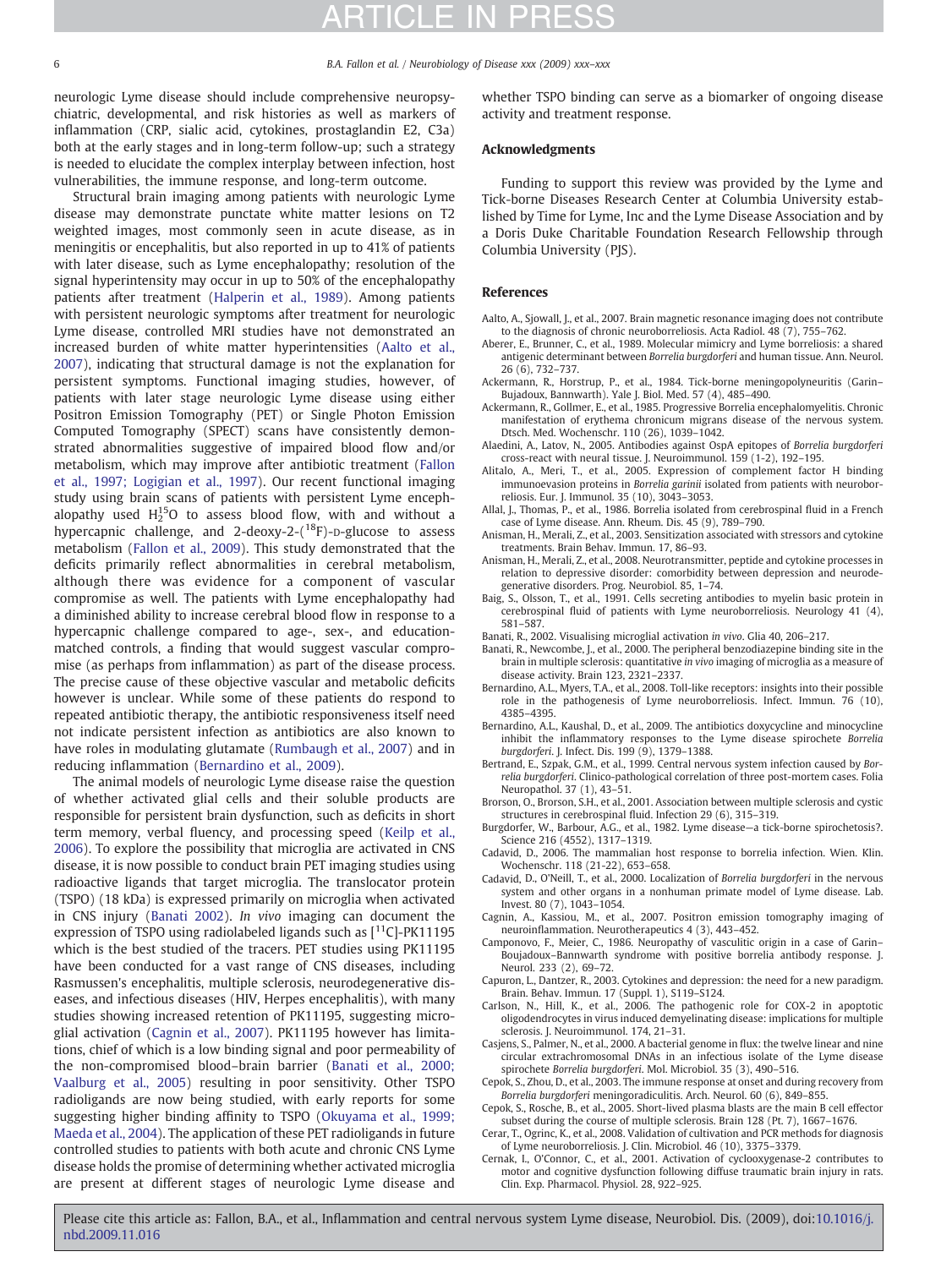### B.A. Fallon et al. / Neurobiology of Disease xxx (2009) xxx-xxx

ARTICLE IN PRESS

<span id="page-6-0"></span>Chmielewska-Badora, J., Cisak, E., et al., 2000. Lyme borreliosis and multiple sclerosis: any connection? A seroepidemic study. Ann. Agric. Environ. Med. 7 (2), 141-143.

Comstock, L.E., Thomas, D.D., 1989. Penetration of endothelial cell monolayers by Borrelia burgdorferi. Infect. Immun. 57 (5), 1626–1628.

- Coulter, P., Lema, C., et al., 2005. Two-year evaluation of Borrelia burgdorferi culture and supplemental tests for definitive diagnosis of Lyme disease. J. Clin. Microbiol. 43  $(10)$ , 5080–5084
- Coyle, P.K., Deng, Z., et al., 1993. Detection of Borrelia burgdorferi antigens in cerebrospinal fluid. Neurology 43 (6), 1093–1098. Coyle, P.K., Krupp, L.B., et al., 1993. Significance of reactive Lyme serology in multiple
- sclerosis. Ann. Neurol. 34 (5), 745–747.
- Dantzer, R., 2001. Cytokine-induced sickness behavior: where do we stand?. Brain Behav. Immun. 15, 7–24.
- Dantzer, R., O'Connor, J.C., et al., 2008. From inflammation to sickness and depression: when the immune system subjugates the brain. Nat. Rev. 9, 46–57. Dattwyler, R.J., Halperin, J.J., et al., 1988. Treatment of late Lyme borreliosis—
- randomised comparison of ceftriaxone and penicillin. Lancet 1 (8596), 1191–1194.
- Dickson, D.W., Lee, S.C., et al., 1993. Microglia and cytokines in neurological disease, with special reference to AIDS and Alzheimer's disease. Glia 7, 75–83.
- Duray, P.H., 1989. Histopathology of clinical phases of human Lyme disease. Rheum. Dis. Clin. North. Am. 15 (4), 691–710.
- Duray, P.H., Steere, A.C., 1988. Clinical pathologic correlations of Lyme disease by stage. Ann. N. Y. Acad. Sci. 539, 65–79.
- Fallon, B.A., Das, S., et al., 1997. Functional brain imaging and neuropsychological testing in Lyme disease. Clin. Infect. Dis. 25 (Suppl. 1), S57–S63.
- Fallon, B.A., Nields, J.A., 1994. Lyme disease: a neuropsychiatric illness. Am. J. Psychiatry 151 (11), 1571–1583.
- Fallon, B.A., Keilp, J.G., et al., 2008. A randomized, placebo-controlled trial of repeated IV antibiotic therapy for Lyme encephalopathy. Neurology 70 (13), 992–1003.
- Fallon, B.A., Lipkin, R.B., et al., 2009. Regional cerebral blood flow and metabolic rate in persistent Lyme encephalopathy. Arch. Gen. Psychiatry 66 (5), 554–563.
- Fikrig, E., Berland, R., et al., 1993. Serologic response to the Borrelia burgdorferi flagellin demonstrates an epitope common to a neuroblastoma cell line. Proc. Natl. Acad. Sci. U. S. A. 90 (1), 183–187.
- Fraser, C.M., Casjens, S., et al., 1997. Genomic sequence of a Lyme disease spirochaete, Borrelia burgdorferi. Nature 390 (6660), 580–586.
- Friedman, W.J., 2005. Interactions of interleukin-1 with neurotrophic factors in the central nervous system: beneficial or detrimental?. Mol. Neurobiol. 32, 133–144.
- Garcia-Monco, J.C., Benach, J.L., 1997. Mechanisms of injury in Lyme neuroborreliosis. Semin. Neurol. 17 (1), 57–62.
- Garcia-Monco, J.C., Coleman, J.L., et al., 1988. Antibodies to myelin basic protein in Lyme disease. J. Infect. Dis. 158 (3), 667–668.
- Garcia-Monco, J.C., Fernandez Villar, B., et al., 1990. Lyme borreliosis: neurologic manifestations. Neurologia 5 (9), 315–322.
- Grab, D.J., Perides, G., et al., 2005. Borrelia burgdorferi, host-derived proteases, and the blood–brain barrier. Infect. Immun. 73 (2), 1014–1022.
- Grusell, M., Widhe, M., et al., 2002. Increased expression of the Th1-inducing cytokines interleukin-12 and interleukin-18 in cerebrospinal fluid but not in sera from patients with Lyme neuroborreliosis. J. Neuroimmunol. 131 (1-2), 173–178.
- Halperin, J.J., 1991. North American Lyme neuroborreliosis. Scand. J. Infect. Dis. Suppl. 77, 74–80.
- Halperin, J.J., Heyes, M.P., 1992. Neuroactive kynurenines in Lyme borreliosis. Neurology 42 (1), 43–50.
- Halperin, J.J., Luft, B.J., et al., 1989. Lyme neuroborreliosis: central nervous system manifestations. Neurology 39 (6), 753–759.
- Hansen, K., Lebech, A.M., 1992. The clinical and epidemiological profile of Lyme neuroborreliosis in Denmark 1985–1990. A prospective study of 187 patients with Borrelia burgdorferi specific intrathecal antibody production. Brain 115 (Pt. 2), 399–423.
- Hassett, A.L., Radvanski, D.C., et al., 2008. Role of psychiatric comorbidity in chronic Lyme disease. Arthritis Rheum. 59 (12), 1742–1749.
- Haupl, T., Landgraf, S., et al., 1997. Activation of monocytes by three OspA vaccine candidates: lipoprotein OspA is a potent stimulator of monokines. FEMS Immunol. Med. Microbiol. 19 (1), 15–23.
- Heinrich, A., Khaw, A.V., et al., 2003. Cerebral vasculitis as the only manifestation of Borrelia burgdorferi infection in a 17-year-old patient with basal ganglia infarction. Eur. Neurol. 50 (2), 109–112.
- Hildenbrand, P., Craven, D.E., et al., 2009. Lyme neuroborreliosis: manifestations of a rapidly emerging zoonosis. AJNR Am. J. Neuroradiol. 30 (6), 1079–1087.
- Kan, L., Sood, S.K., et al., 1998. Pseudotumor cerebri in Lyme disease: a case report and literature review. Pediatr. Neurol. 18 (5), 439–441.
- Kaplan, R.F., Jones-Woodward, L., 1997. Lyme encephalopathy: a neuropsychological perspective. Semin. Neurol. 17 (1), 31–37.
- Katsuki, H., Nakai, S., et al., 1990. Interleukin-1 inhibits long-term potentiation in the CA3 region of mouse hippocampal slices. Eur. J. Pharmacol. 181, 323–326.
- Katz, A.M., (2009). Diminished Epidermal Nerve Fiber Density in Patients With Antibodies to Outer Surface Protein A (OspA) of B. burgdorferi Improves with Intravenous Immunoglobulin Therapy. Abstract P02.021, American Academy of Neurology, 61st Annual meeting.
- Keil, R., Baron, R., et al., 1997. Vasculitis course of neuroborreliosis with thalamic infarct. Nervenarzt 68 (4), 339–341.
- Keilp, J.G., Corbera, K., et al., 2006. WAIS-III and WMS-III performance in chronic Lyme disease. J. Int. Neuropsychol. Soc. 12 (1), 119–129.
- Kindstrand, E., Nilsson, B.Y., et al., 2000. Polyneuropathy in late Lyme borreliosis a clinical, neurophysiological and morphological description. Acta Neurol. Scand. 101 (1), 47–52.
- Kraiczy, P., Skerka, C., et al., 2002. Immune evasion of Borrelia burgdorferi: insufficient killing of the pathogens by complement and antibody. Int. J. Med. Microbiol. 291 (Suppl. 33), 141–146.
- Krause, P.J., Telford 3rd, S.R., et al., 1996. Concurrent Lyme disease and babesiosis.
- Evidence for increased severity and duration of illness. JAMA 275 (21), 1657–1660. Latov, N., Wu, A.T., et al., 2004. Neuropathy and cognitive impairment following vaccination with the OspA protein of Borrelia burgdorferi. J. Peripher. Nerv. Syst. 9 (3), 165–167.
- Liegner, K.I., Duray, P., et al., 1998. Lyme Disease and the Clinical Spectrum of antibiotic-responsive meningoencephalomyelitides. J. Spirochetal. Tick Borne Dis. 4, 62–73.
- Livengood, J.A., Gilmore Jr, R.D., 2006. Invasion of human neuronal and glial cells by an infectious strain of Borrelia burgdorferi. Microbes Infect. 8 (14-15), 2832–2840.
- Ljostad, U., Mygland, A., 2008. CSF B–lymphocyte chemoattractant (CXCL13) in the early diagnosis of acute Lyme neuroborreliosis. J. Neurol. 255 (5), 732–737.
- Logigian, E.L., Johnson, K.A., et al., 1997. Reversible cerebral hypoperfusion in Lyme encephalopathy. Neurology 49 (6), 1661–1670.
- Luft, B.J., Steinman, C.R., et al., 1992. Invasion of the central nervous system by Borrelia burgdorferi in acute disseminated infection. JAMA 267 (10), 1364–1367.
- Ma, W., Quirion, R., 2005. Up-regulation of interleukin-6 induced by prostaglandin E from invading macrophages following nerve injury: an in vivo and in vitro study. J. Neurochem. 93, 664–673.
- Maeda, J., Suhara, T., et al., 2004. Novel peripheral benzodiazepine receptor ligand 11C- DAA1106 for PET: an imaging tool for glial cells in the brain. Synapse 52, 283–289.

Maraspin, V., Cimperman, J., et al., 2002. Cerebrospinal fluid findings in adult patients with multiple erythema migrans. Wien. Klin. Wochenschr. 114 (13-14), 505–509.

- Martin, R., Ortlauf, J., et al., 1988. Borrelia burgdorferi-specific and autoreactive T-cell lines from cerebrospinal fluid in Lyme radiculomyelitis. Ann. Neurol. 24 (4), 509–516.
- Martin, R., Gran, B., et al., 2001. Molecular mimicry and antigen-specific T cell responses in multiple sclerosis and chronic CNS Lyme disease. J. Autoimmun. 16 (3), 187–192. May, E.F., Jabbari, B., 1990. Stroke in neuroborreliosis. Stroke 21 (8), 1232–1235.
- McAfoose, J., Baune, B., 2009. Evidence for a cytokine model of cognitive function. Neurosci. Biobehav. Rev. 33 (3), 355–366.
- Meier, C., Grehl, H., 1988. Vasculitic neuropathy in the Garin–Bujadoux–Bannwarth syndrome. A contribution to the understanding of the pathology and pathogenesis of the neurological complications in Lyme borreliosis. Dtsch. Med. Wochenschr. 113 (4), 135–138.
- Meurers, B., Kohlhepp, W., et al., 1990. Histopathological findings in the central and peripheral nervous systems in neuroborreliosis. A report of three cases. J. Neurol. 237 (2), 113–116.
- Millner, M.M., Mullegger, R.R., et al., 1991. Lyme borreliosis of central nervous system (CNS) in children: a diagnostic challenge. Infection 19 (4), 273–278.
- Morrison, T.B., Weis, J.H., et al., 1997. Borrelia burgdorferi outer surface protein A (OspA) activates and primes human neutrophils. J. Immunol. 158 (10), 4838–4845.
- Narayan, K., Dail, D., et al., 2005. The nervous system as ectopic germinal center: CXCL13 and IgG in Lyme neuroborreliosis. Ann. Neurol. 57 (6), 813–823.
- Nawa, H., Takahashi, M., et al., 2000. Cytokine and growth factor involvement in schizophrenia-support for the developmental model. Mol. Psychiatry 5, 594–603.
- Neophytides, A., Khan, S., et al., 1997. Subacute cerebellitis in Lyme disease. Int. J. Clin. Pract. 51 (8), 523–524.
- Norgard, M.V., Arndt, L.L., et al., 1996. Activation of human monocytic cells by Treponema pallidum and Borrelia burgdorferi lipoproteins and synthetic lipopeptides proceeds via a pathway distinct from that of lipopolysaccharide but involves the transcriptional activator NF-kappa B. Infect. Immun. 64 (9), 3845–3852.
- Norris, S.J., 2006. Antigenic variation with a twist—the Borrelia story. Mol. Microbiol. 60 (6), 1319–1322.
- Oksi, J., Kalimo, H., et al., 1996. Inflammatory brain changes in Lyme borreliosis. A report on three patients and review of literature. Brain 119 (Pt. 6), 2143–2154.
- Okuyama, S., Chaki, S., et al., 1999. Neuropharmacological profile of peripheral benzodiazepine receptor agonists, DAA1097 and DAA1106. Life Sci. 64, 1455–1464.
- Pachner, A.R., 1988. Borrelia burgdorferi in the nervous system: the new great imitator. Ann. N. Y. Acad. Sci. 539, 56–64.
- Pachner, A.R., Steere, A.C., 1985. The triad of neurologic manifestations of Lyme disease: meningitis, cranial neuritis, and radiculoneuritis. Neurology 35 (1), 47–53.
- Pachner, A.R., Steiner, I., 2007. Lyme neuroborreliosis: infection, immunity, and inflammation. Lancet Neurol. 6 (6), 544–552.
- Pachner, A.R., Braswell, S.T., et al., 1994. A rabbit model of Lyme neuroborreliosis: characterization by PCR, serology, and sequencing of the OspA gene from the brain. Neurology 44 (10), 1938–1943.
- Pachner, A.R., Delaney, E., et al., 1995. Inoculation of nonhuman primates with the N40 strain of Borrelia burgdorferi leads to a model of Lyme neuroborreliosis faithful to the human disease. Neurology 45 (1), 165–172.
- Pachner, A.R., Amemiya, K., et al., 1997. Interleukin-6 is expressed at high levels in the CNS in Lyme neuroborreliosis. Neurology 49 (1), 147–152.
- Pachner, A.R., Amemiya, K., et al., 2001a. Lyme borreliosis in rhesus macaques: effects of corticosteroids on spirochetal load and isotype switching of anti-Borrelia burgdorferi antibody. Clin. Diagn. Lab. Immunol. 8 (2), 225–232.
- Pachner, A.R., Gelderblom, H., et al., 2001b. The rhesus model of Lyme neuroborreliosis. Immunol. Rev. 183, 186–204.
- Pfister, H.W., Einhaupl, K., et al., 1984. The spirochetal etiology of lymphocytic meningoradiculitis of Bannwarth (Bannwarth's syndrome). J. Neurol. 231 (3), 141–144.
- Ramesh, G., Philipp, M.T., 2005. Pathogenesis of Lyme neuroborreliosis: mitogenactivated protein kinases Erk1, Erk2, and p38 in the response of astrocytes to Borrelia burgdorferi lipoproteins. Neurosci. Lett. 384 (1-2), 112–116.